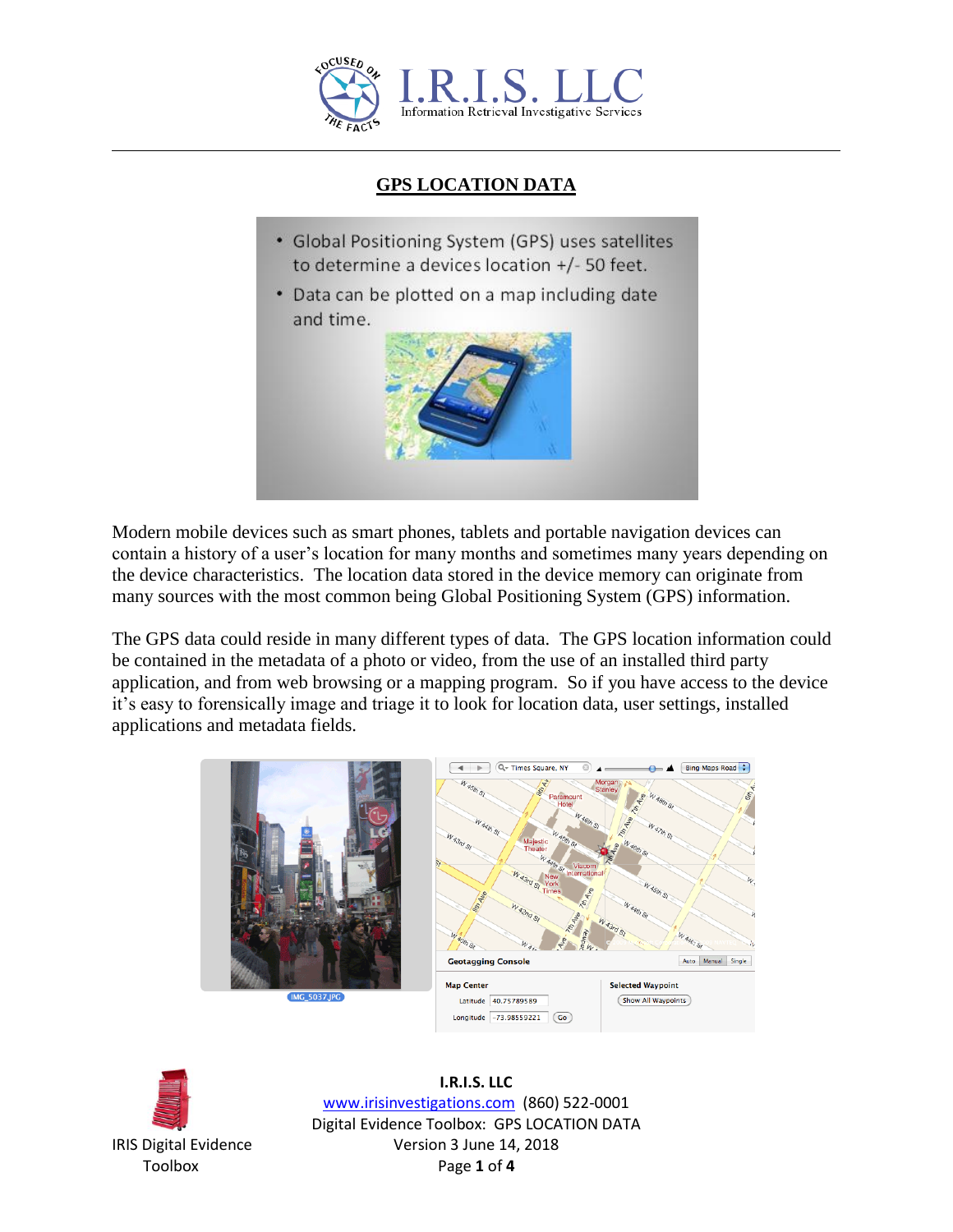

#### Privacy Settings

The main factor for the recovery of location data from a mobile device will depend on what the user allowed in the settings. In some cases, even with location data disabled, some location data is tracked by third party applications and cellular service providers.

A Mobile device will determine its location often using GPS and sometimes using other services provided by location companies (which usually ask the company to estimate the phone's location based on nearby cell phone towers and/or Wi-Fi networks that the phone can see). Third party apps can also ask the phone for this location information and use it to provide services that are based on location, such as maps that show your position on the map or for marketing purposes.

#### GPS Data

The location data derived from GPS lets devices anywhere in the world determine their own



locations quickly and accurately. GPS works based on analyzing signals from satellites that are operated by the U.S. government as a public service for everyone. The GPS satellites only transmit signals. The satellites do not receive or observe anything from your phone, and the satellites and GPS system operators do not know where any particular user or device is located. Individual GPS receivers inside smart phones calculate their own positions by determining how long it took the radio signals from different satellites to arrive.

### GPS Accuracy

The accuracy of the GPS is exceptional, but there can be some times when it is not correct. The satellite signal can be affected by weather conditions and will default its location back to the last known GPS data point. For example, if the user put their device in airplane mode in New York, then flew to Texas and used the camera without establishing a GPS connection, the location data may show the photos were taken in New York because it defaulted to its last known GPS coordinates.

### Third Party Apps

Many of these applications will use the devices location to make the usage of the app simpler, as well as for marketing purposes or notifications. For example, a mapping app needs access to the device location data to place your location on a map and provide route guidance. At the same time, it may alert you to nearby businesses. The location data could be stored in the application database within the





**I.R.I.S. LLC** www.irisinvestigations.com (860) 522-0001 Digital Evidence Toolbox: GPS LOCATION DATA IRIS Digital Evidence Version 3 June 14, 2018 Toolbox Page **2** of **4**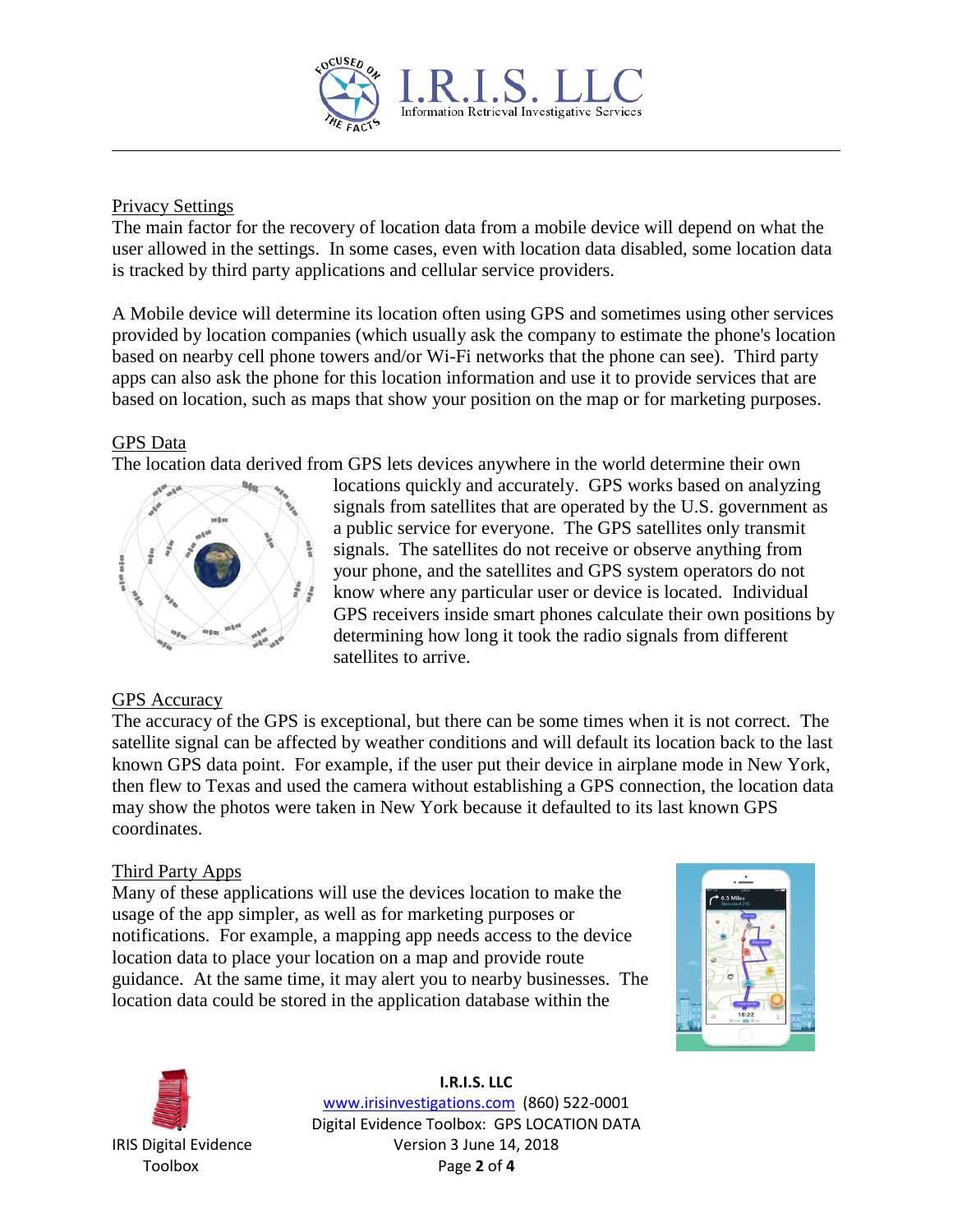

device memory and some will then transmit your location over the network to the service provider.



**Geotagging** 

Geotagging is the process of adding location information to a file. With location data services enabled, multimedia (photos and videos) taken by the device can contain GPS based location data stored within the image or video file. The location data from geotagged items can be overlaid onto a map by forensic tools.



**I.R.I.S. LLC**

www.irisinvestigations.com (860) 522-0001 Digital Evidence Toolbox: GPS LOCATION DATA IRIS Digital Evidence Version 3 June 14, 2018 Toolbox Page **3** of **4**